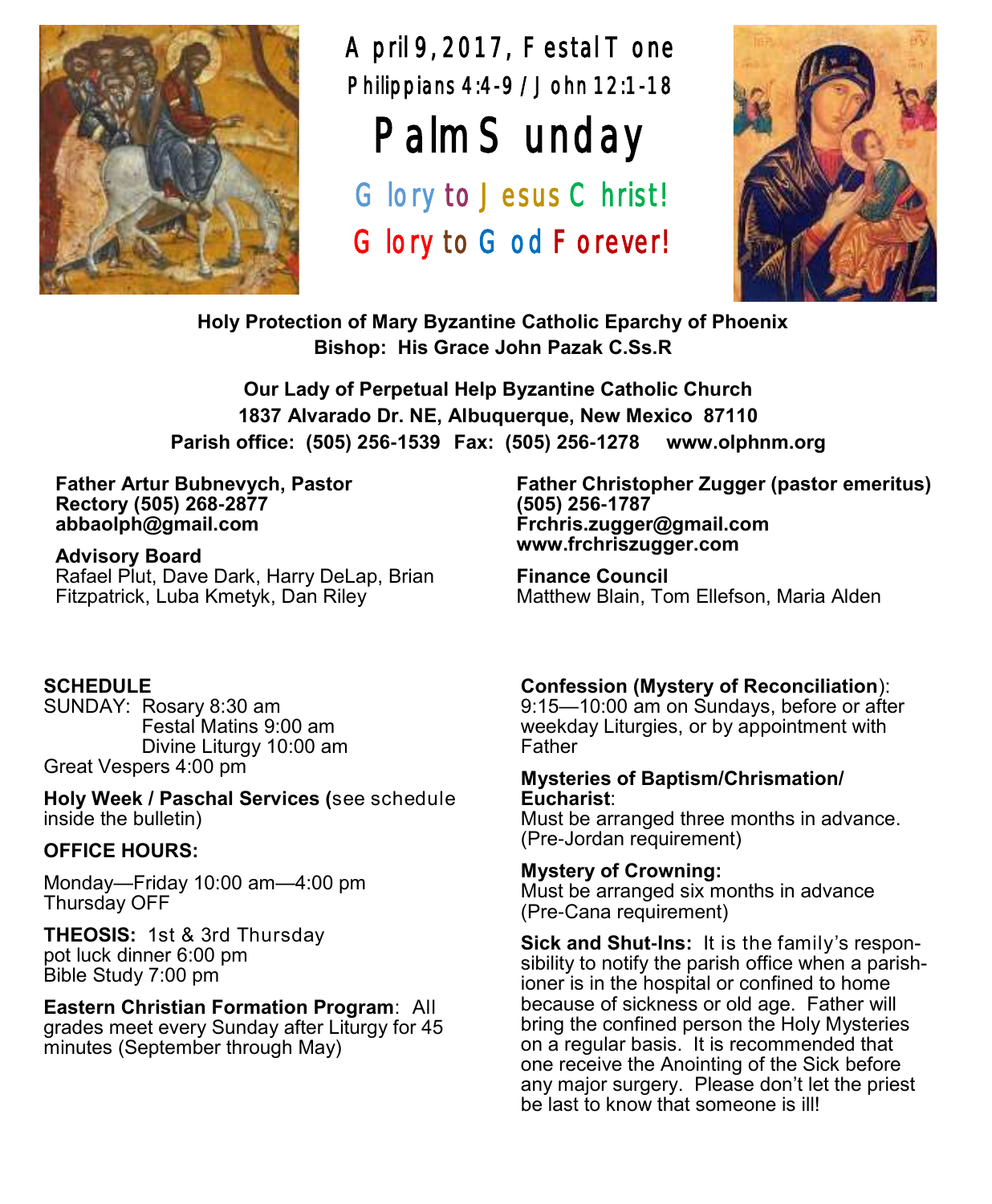**Welcome to our Church! If you are looking for a spiritual home, contact Father Artur or the office staff for more information. God bless you.**

| Today<br>ECF Lazarus Play<br>Sports Day | $8:30$ am<br>$9:00$ am<br>10:00 am                                | Rosary<br>Matins/Confessions<br>Lazarus Play / Blessing of Palms & Pussy Willows / Procession around the<br>Church / Divine Liturgy for Parishioners, Benefactors & Friends<br>Fr. Chris: +Stephen Horner |  |  |  |
|-----------------------------------------|-------------------------------------------------------------------|-----------------------------------------------------------------------------------------------------------------------------------------------------------------------------------------------------------|--|--|--|
|                                         | 4:00 pm<br>Eternal Lamp:                                          | <b>Great Vespers</b><br>Sylvia Adamsko by Pam Pettit                                                                                                                                                      |  |  |  |
| April 10                                | Holy Monday /                                                     | Exodus 1:1-20; Job 1:1-12; Matthew 24:3-35                                                                                                                                                                |  |  |  |
|                                         | 10:30 am                                                          | Shut-ins visits                                                                                                                                                                                           |  |  |  |
|                                         | 7:00 pm                                                           | Holy Rosary / Parastas for +Stephen Horner at Strong Thorn Mortuary                                                                                                                                       |  |  |  |
| April 11                                |                                                                   | Holy Tuesday / Exodus 2:5-10; Job 1:13-22; Matthew 24:36-26:2                                                                                                                                             |  |  |  |
|                                         | $11:00$ am<br>$6:30$ pm                                           | Presanctified Liturgy & Funeral for +Stephen Horner / Mercy Meal in the Hall<br>CAFÉ meeting at UNM                                                                                                       |  |  |  |
| April 12                                |                                                                   | Holy Wednesday / Exodus 2:11-22; Job 2:1-10; Matthew 26:6-16                                                                                                                                              |  |  |  |
|                                         | $6:00 \text{ pm}$<br>7:00 pm                                      | Confessions<br>Presanctified Liturgy with Holy Anointing                                                                                                                                                  |  |  |  |
| April 13                                | Holy Thursday                                                     | Is 50:4-11; Cor 11:23-32; Mt 26:2-20; Jn 13:3-17; Mt 26:31-39; Lk 22:45-45; Mt 26:40-27:2                                                                                                                 |  |  |  |
|                                         | $6:00$ pm<br>$7:00 \text{ pm}$                                    | Confessions<br>Vespers/ Divine Liturgy of St. Basil the Great / For Parish Benefactors & Friends                                                                                                          |  |  |  |
| April 14                                |                                                                   | Good Friday Day of Strict Abstinence<br>Is 52:13-54:1; 1 Cor 1:18-2:2; Mt 27:1-38; Lk 23:39-44; Mt 27;39-54; Jn 19:31-37; Mt 27-55-61                                                                     |  |  |  |
| <b>Strict Fast</b>                      | 10:00 am<br>7:00 pm<br>$9:00 \,\mathrm{pm}$<br>$11:30 \text{ pm}$ | Passion Matins<br>Vespers & Procession with the Burial Shroud<br>All night vigil / Confessions<br>Jerusalem Matins                                                                                        |  |  |  |
| April 15                                |                                                                   | Holy Saturday / Epistle: Romans 6:3-11; Gospel: Matthew 28:1-20                                                                                                                                           |  |  |  |
|                                         | $11:00$ am<br>6:00 pm                                             | Akathist to the Life-bearing Tomb of Christ<br>Easter Vigil Divine Liturgy of St. Basil the Great<br>Holy Mysteries of Initiation for Joseph Theodore Gloetzner<br><b>Blessing of Easter Baskets</b>      |  |  |  |
| April 16<br>Sunday                      |                                                                   | Resurrection of Our Lord / Epistle: Acts 1:1-8; Gospel: John 1:1-17                                                                                                                                       |  |  |  |
| <b>FEAST OF FEASTS</b>                  | $9:00$ am                                                         | Candle light Procession / Resurrection Matins & Divine Liturgy for Parishioners,<br>Benefactors & Friends<br>Blessing of Easter Baskets / Paschal potluck in the Hall                                     |  |  |  |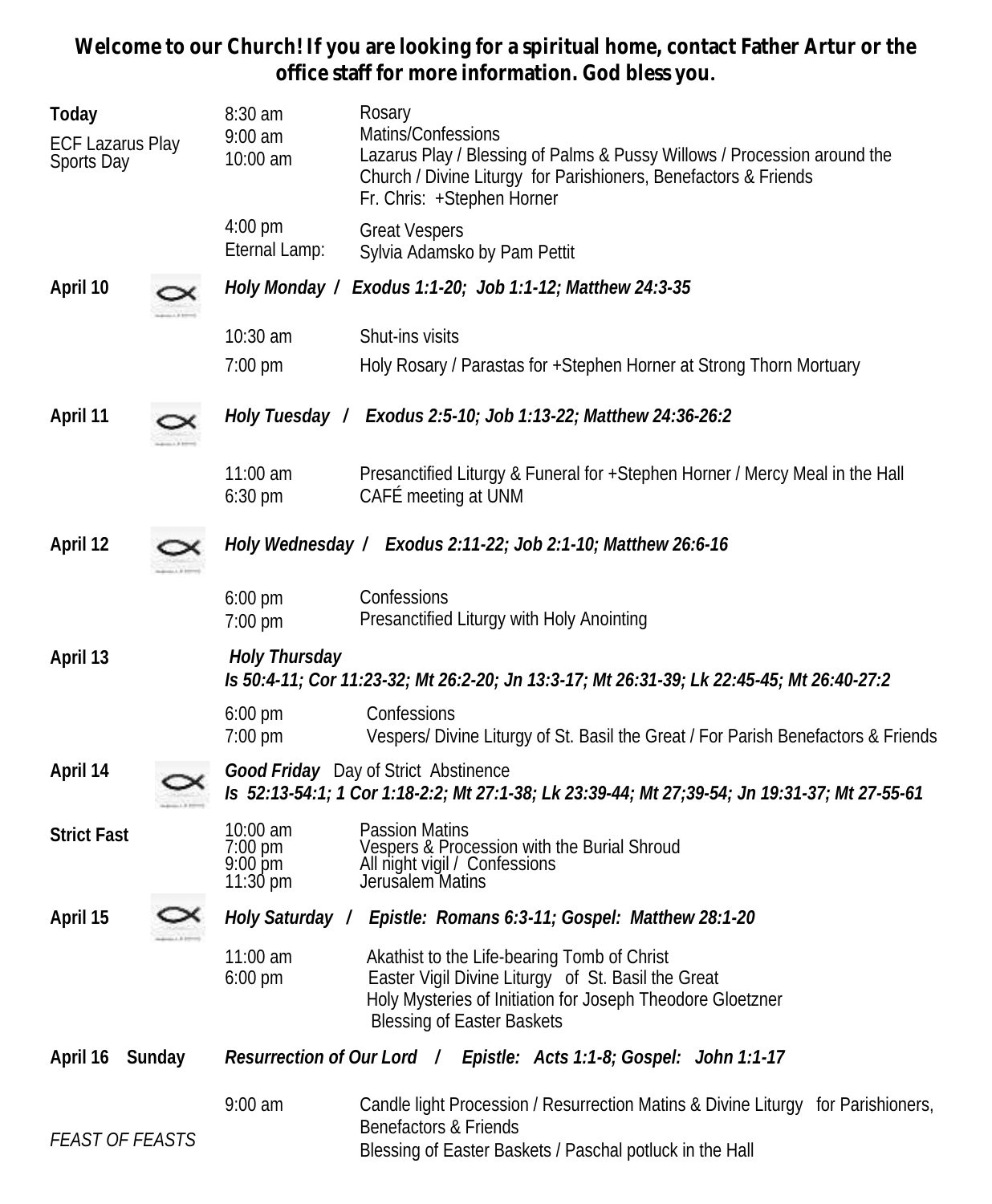Physician and Help of Those in sickness, Redeemer and Savior of the infirm; O Master and Lord of all, grant healing to your servants. Be clement, show mercy to those who have sinned much, and deliver them, O Christ, from their Iniquities, that they may glorify Your might divine

Sharif Rabadi Katrina Anderson Abraham Haddad Tim & Jenny Ford Threima Leech Priscilla Hughes Steve Jakymiw Lillian Murphy Marilyn Fore Demetrius Yackanich Sven & Barbara Svensson Keith Romero

Fr. Julian Gnall Henry Zugger John & Margie **Disque** Phillip Fall Laura Dominquez Olga Bodnar Frances Brannan John Deflice Mary Ann Kosty Jordan Smith Maggie Batsel Jean Pesce Henry Burnette Tracy McTernan Terry Rains

William Frank Mary Nell Preisler Mike Harahuc Robert Zadel Jack & Lorraine Hubbell Heather Mattax Larry Bennett Paola Terlaza Ruth Sousa Frank Gerace Linda Granci Barbara Irving Mary Danyluk Richard Hornung



Vocation Icon Today: Dodson-Sands Next Sunday: Donlin

Prayers in honor of and to the Blessed Virgin are a powerful weapon against sin, and for healing. If you recite the Rosary at home, please offer these intentions, and join us on Sunday at 8:30 am. Those who recite the Akathist to the Mother of God or the Rosary receive a partial indulgence when they do so in private, plenary indulgence when they do so as a group

#### **Intentions of the Rosary**

1st Decade: Help for persecuted Catholics, especially in communist and Islamic states

2nd Decade: Spiritual and physical growth of our parish and the Byzantine Catholic Church

3rd Decade: Increase in vocations to priesthood, diaconate, and consecrated life to serve the Byzantine Catholic Church 4th Decade: Repose of the souls who have no one praying for them

5th Decade: Healing of the sick in body, mind and soul

#### **Holy Father's Intentions for April:**

#### **Young People**

That young people may respond generously to their vocations and seriously consider offering themselves to God in the priesthood or consecrated life.

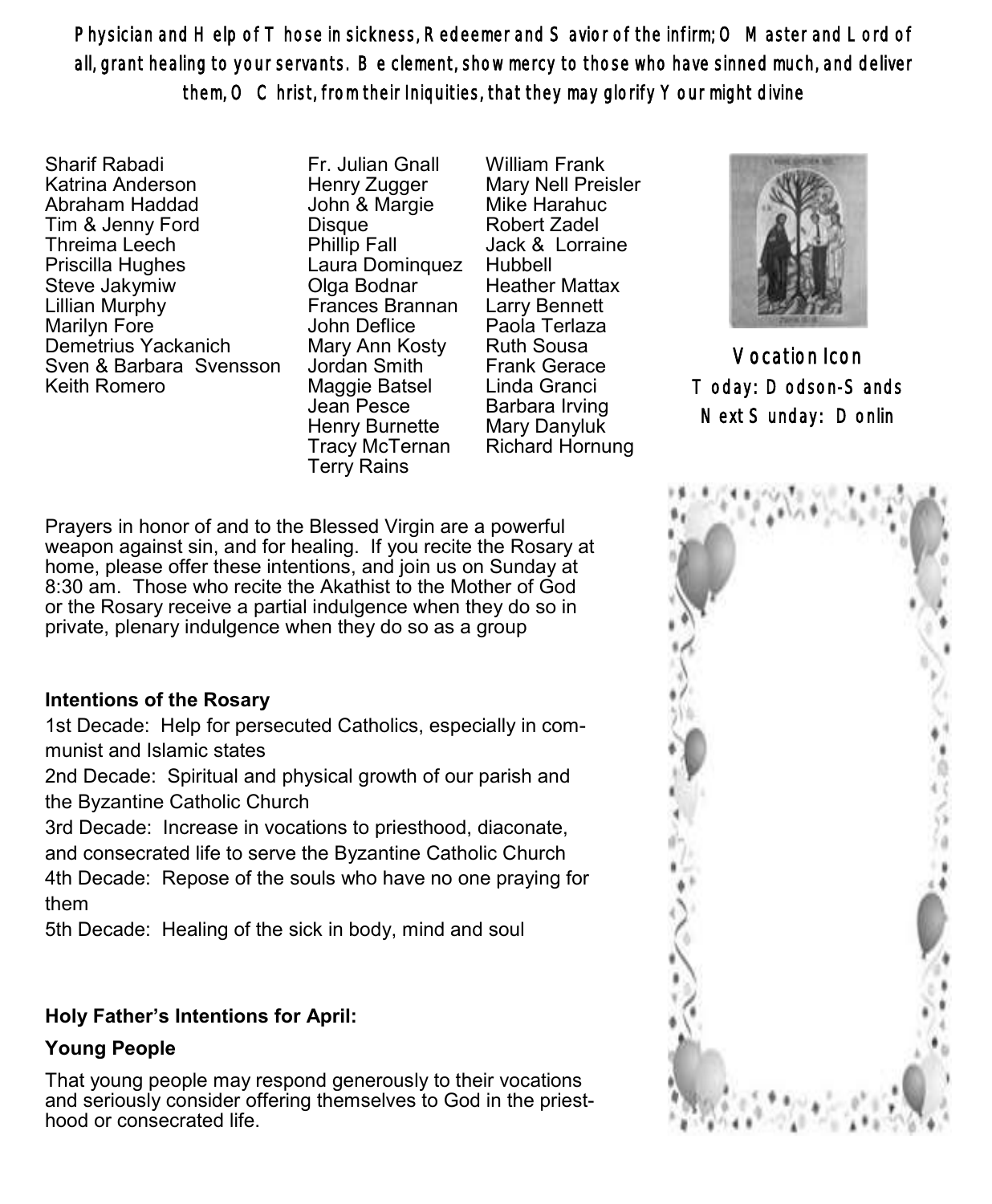## **ETERNAL MEMORY!!!**

Dear Parish Family, **Stephen Horner**, long time OLPH parishioner fell asleep in the Lord on Wednesday, April 5. We offer Stephen's family our prayerful condolences and promise of prayers for his eternal repose and their consolation.

May God grant His servant Stephen blessed repose and remember him forever!

Funeral arrangements:

**April 10, Holy Monday: 7 pm — Rosary followed by Parastas at Strong Thorne Mortuary, 1100 Coal Ave. SW ABQ.**

**April 11, Holy Tuesday: 11 am — Presanctified Liturgy with Funeral at OLPH followed by Mercy Meal in the hall.**

Internment Service at the National Cemetery in Santa Fe . Date and time pending.

**Special Collection on Good Friday:** Dear Parish Family, this year on Good Friday April 14 a special collection will be taken up at OLPH and throughout our Eparchy as it is in many other Catholic Churches to support the work of Franciscans working with Christians in the Holy Land. The Donation basket will be placed at Christ's tomb. Thank you for your generosity. For more info visit www.myfranciscan.org/good-friday/ of read what the Catholic News Agency records about it on its website.

**Good Friday All Night Vigil sign up sheet:** Please sign up to keep watch at the Grave of Our Lord from Good Friday night after the Vespers until Holy Saturday morning. We need at least two adults in the church at all times. Thank you!

| <b>DATE</b> | <b>READER</b> | <b>TROJCA</b>                                  | <b>GREETER</b>  | <b>COUNTER</b>                   | <b>HOST</b>          |
|-------------|---------------|------------------------------------------------|-----------------|----------------------------------|----------------------|
|             |               | April 16 Jose Salazar Grace Brewer Eva Schuler | Miles Gloetzner | Michael Wells<br>Miles Gloetzner | All parish<br>Brunch |

## **Barbara's Hall Report**

Thanks to the Ellefsons for making lots of a Greek bowtie pasta salad, topped with feta cheese. That was delicious! An unknown person brought a tray of brownies which were quickly eaten up! They must have been good!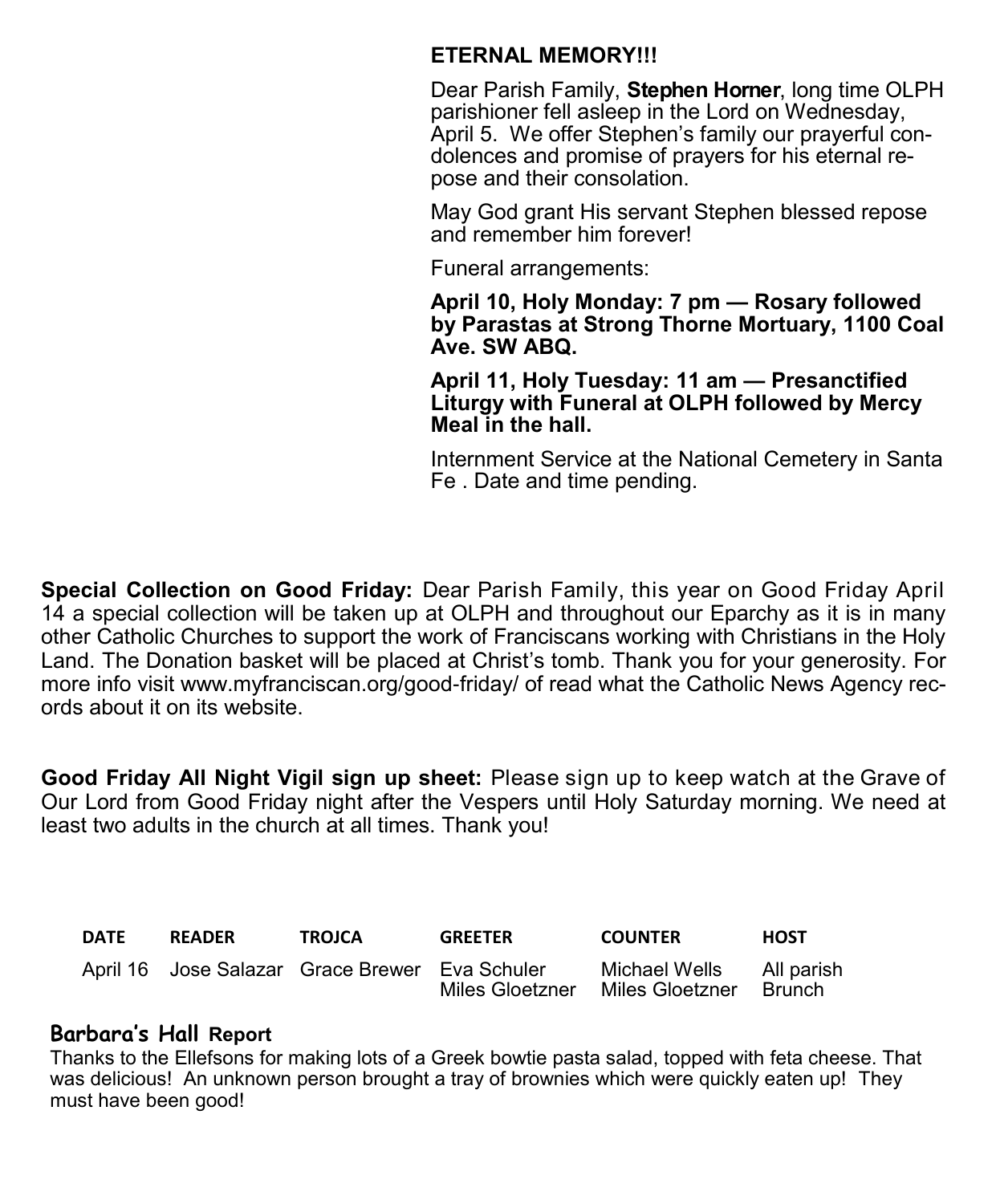# **Coming Events—Mark Your Calendars Now**

| Tuesdays                            | 6:30 pm CAFÉ meeting at UNM                                                                                                                                                                        |  |
|-------------------------------------|----------------------------------------------------------------------------------------------------------------------------------------------------------------------------------------------------|--|
| April 16<br>Sunday                  | <b>Resurrection of Our Lord-THE FEAST OF FEASTS</b><br>9:00 am Resurrection Matins and Divine Liturgy<br><b>Blessing of Easter Baskets</b>                                                         |  |
| April 17<br><b>Bright</b><br>Monday | 6:00 pm Divine Liturgy / Procession around the Church<br>with the Reading of Gospels                                                                                                               |  |
| April 20<br>Thursday                | 6:00 pm pot-luck dinner<br>7:00 pm THEOSIS: Mystery of the Byzantine Liturgy                                                                                                                       |  |
| April 22-23                         | Sangre de Cristo Installation Weekend                                                                                                                                                              |  |
| April 24<br>Monday                  | 10:30 am Shut-ins Visits<br>5:45 pm Explorers Meeting<br>6:00pm Bazaar Meeting                                                                                                                     |  |
| April 28<br>Friday                  | 9—10:30 am Prayer & witness in front of abortion clinic                                                                                                                                            |  |
| April 29<br>Saturday                | Kolachi making                                                                                                                                                                                     |  |
| May 8<br>Monday                     | 6:00 pm Advisory Board Meeting                                                                                                                                                                     |  |
| May 20<br>Saturday                  | 10:00 am-4:00 pm Annual Byzantine Bazaar                                                                                                                                                           |  |
| June 25<br>Sunday                   | Church Patronal Feast of the Miraculous Icon of OLPH<br>10:00 am Hierarchical Divine Liturgy<br>Main Celebrant His Grace Bishop John Pazak, C.Ss.R.<br>Blessing of Church inner church renovations |  |

**Baking team PLEASE mark these dates** in your calendars:

Baking kolachi (nut rolls) - April 29 Making holubki (stuffed cabbage rolls) - May 6 Wrapping and pricing - May 19 Thank you!

**Bakers' sign up sheets is available on the greeting table:** Please prayerfully consider what you can bake to sell during the BAZAAR: cookies, brownies, ethnic foods, small breads, cakes that can be easily sliced and sold are all welcome. God Bless YOU!

# **Palm Sunday**

**The Holy Pentekastarion (\$15)**. This handy book gives catechisis to prepare you and your family for the events of Holy Week. Fr. Slesinski gives the theology and explanation of the liturgy from Palm Sunday through the Bridegroom's (Christ) self-giving in the Eucharist, His Passion and Crucifixion to the Descent into Sheol to free Adam and Eve. The second half then explains Pascha and the preparation for Pentecost and our response to the Holy Spirit. All of it uses the Byzantine Church's prayers, texts, and theology and applies it well to modern use.

#### **God Speaks From the Cross**

**(\$10.95)** Fr. Anthony Coniaris provides food for thought on Jesus' Seven Last Words in which, quite literally, God speaks to us from the Cross of Christ. This is a book to use this week especially!

**The Resurrection and Modern Man (\$9.35)** is from Patriarch of Ignatius IV, Orthodox Patriarch of Antioch (1979-2012). He provides a powerful reading of the New Age which breaks into time through Jesus' actions on Easter Sunday, and our response to our Baptism as members of the Church. We have the obligation to fulfill God's command to transform this world through authentic Eastern Christian renewal.

**The Zacchaeus Tree: A Family Guide Through the Season of the Great Fast (\$27)**. Scriptures, prayers, and activities to make this week come alive for yourself and those around you. Great ideas for children's crafts and things to do for others, including: pussy willows and palms, the fig tree, healing, Jesus' death and visiting the Shroud in church.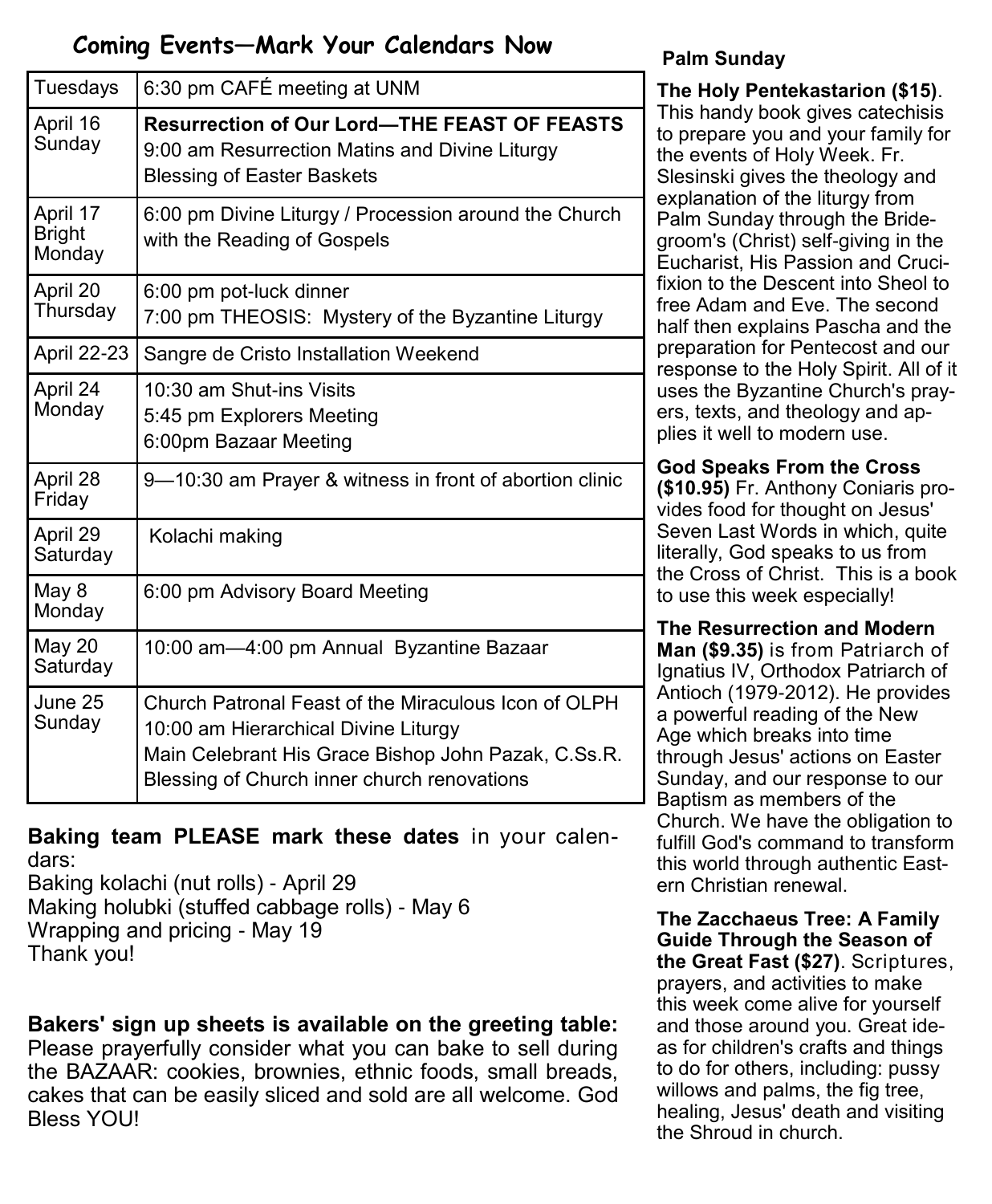**!!!ATTENTION!!! OLPHelpers:** Mark your calendars for the next large group meeting — Tuesday May 2, 6—8 pm.

**Today is the last day** to purchase Mission Society Easter Cards. Intentions must be turned in by Monday, April 10. Thank you and God Bless You!

# **ALIVE IN CHRIST 2017, JULY 6-9**

This "ascetical boot camp" retreat is to take place at Prescott Pines Christian Camp, Prescott, AZ. Parish boys from 7 to 17 years of age and their fathers are invited to attend. **Register today—space is limited**. Application forms and further information are available in the parish office. **Applications and tuition are due by May 12th**. For further details, please feel free to contact Father Michael O'Loughlin, Eparchial Vocations Director, at 720- 254-9219 or michaelpauloloughli@gmail.com. Or, Father Michael Mandelas, Assistant Vocations Director, at 206-329-9219 or mjmandelas@gmail.com

**ATTENTION CANTORS, CHOIR MEMBERS AND ANYONE INTERESTED IN OUR LITURGICAL MUSIC: THE METROPOLITAN CANTOR INSTITUTE** for our Byzantine Liturgy has started a comprehensive program of online courses, aimed at recruiting and training new cantors, and working their existing cantors to sharpen their skills. ONLINE CLASSES The following courses will be offered from April to June: Introduction to the Divine Liturgy – April 24 to June 16, 2017 An 8-week introduction to the singing of the Divine Liturgy. Each student will demonstrate knowledge of ONE melody for each major hymn. Students will record their singing for review and feedback. This course assumes the knowledge and skills taught in Introduction to Liturgy and Introduction to Church Singing. Tuition: \$75. Reading in Church – April 24 to May 19 A 4-week course covering the role of the reader, the melody used for the epistle and Old Testament readings, and how to prepare to read in church. Students will record their singing for review and feedback. This course assumes the knowledge and skills taught in Introduction to Liturgy and Introduction to Church Singing, but this material can learned before the reader's course if the student is motivated. Tuition: \$30. Introduction to the Typikon – May 22 to June 16 A 4-week course that teaches cantors the skills necessary to determine the changeable hymns to be sung at the Divine Liturgy throughout the year. (No singing component.) Tuition: \$30. Please pass the word on to anyone in you parish who might be interested. A registration form can be found at http://mci.archpitt.org/MCI/MCI\_reg\_2017-02.pdf We have also added quite a bit of new material to the MCI website on singing, music theory, and chant leadership. SUMMER SCHOOL FOR CANTORS This year, the Byzantine Catholic Archeparchy of Pittsburgh is inaugurating a regular summer church music program for cantors, choir directors, and section leaders. For 2017, the program will consist of a three-day master class and workshop to be held on July 12-14 at Ss. Cyril and Methodius Byzantine Catholic Seminary in Pittsburgh, PA. For more information, see summer-program/ The course is limited to 24 students, and we ask that each parish send no more than one person to the workshop unless additional spaces become available. LIST OF CURRENT CAN-TORS Finally, I would appreciate it greatly if you could check the roster we are creating of our current cantors, so we can identify parish needs and help meet them, and also identify cantors who may be willing to mentor others. http://mci.archpitt.org/cantors/Phoenix.html Please send any updates to mci@archpitt.org or give me a call at (412) 735-1676. Thank you! In Christ, Deacon Jeffrey Mierzejewski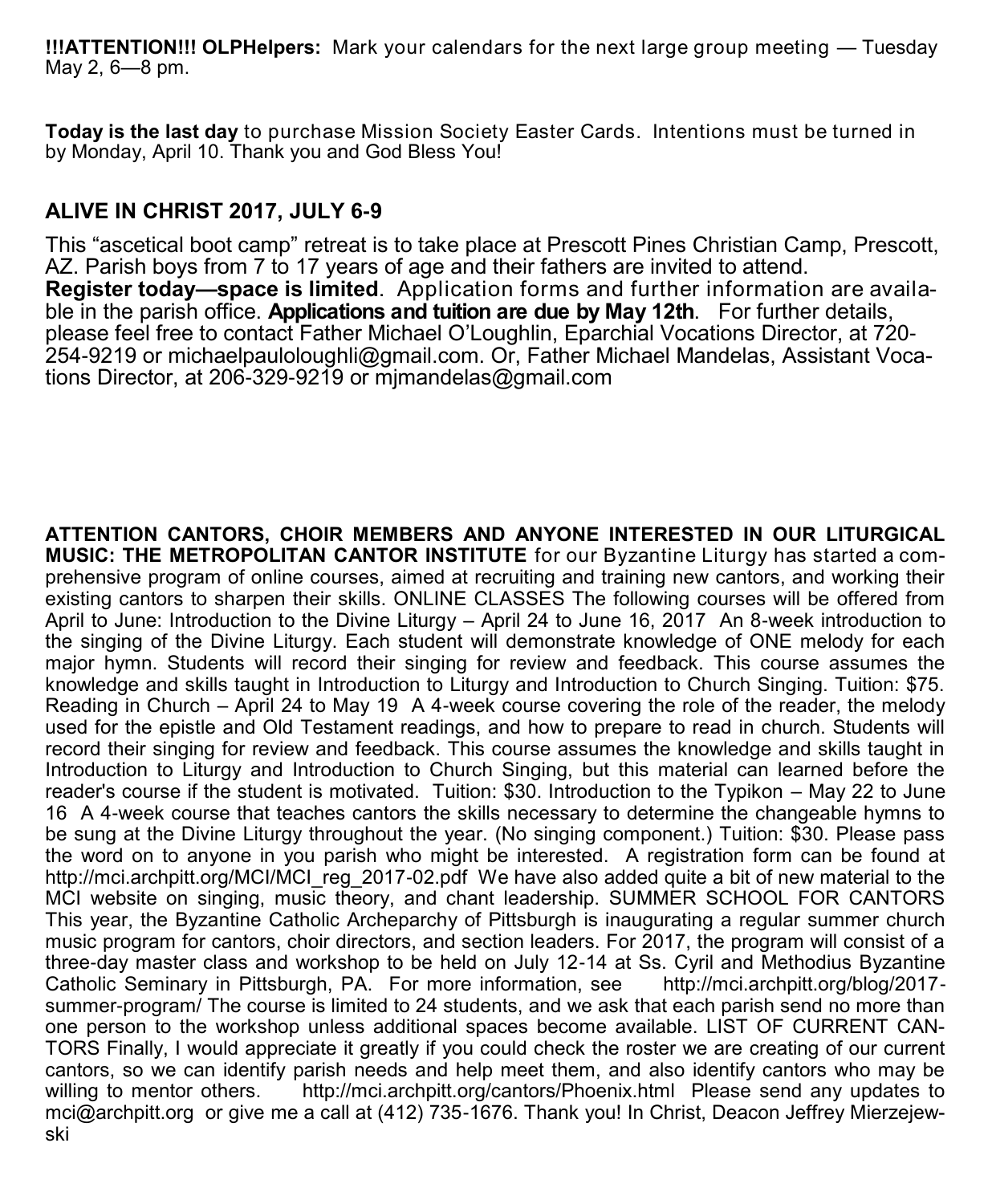# Palm Sunday / Holy Week

**Today we begin Holy Week**, the most important time of the year for all Christians. Palm Sunday is the commemoration of the entry of Jesus into Jerusalem. He is joyfully welcomed by pilgrims and residents of Zion alike, yet in a few days He will be cruelly tortured and crucified.

The contract of the contract of the contract of the contract of the contract of the contract of the contract of the contract of the contract of the contract of the contract of the contract of the contract of the contract o icons show **Jesus riding on the colt of a donkey**, an animal that had never had a human rider on its back. But the colt submits instantly to Jesus: it recognizes its Creator, and further it is a fulfillment **of Zechariah 9:9**: "*Rejoice greatly, O daughter of Zion! Shout aloud, O daughter of Jerusalem! Behold, your king is coming to you; righteous and having salvation is he, humble and mounted on a donkey, on a colt, the foal of a donkey*."

**People had heard of the raising of Lazarus** from the dead after four days in the tomb, as well as of Jesus' preaching and miracles over the past years. The crowds placed their cloaks on the road as a sign of submission to Jesus and honoring Him. They cut branches to wave in the air as a sign of a royal welcome, and **sang Hosanna which means "save now"**: the people were still looking for a military Messiah who would overthrow the Romans and establish an independent Jewish kingdom. The people acclaim Jesus as "Son of David", thus giving Him the title of Messiah, but not the Messiah Jesus had identified Himself as: the Prince of Peace. In western Churches, the Passion is read today. In Eastern Churches, only the entry into Jerusalem is read, as **we begin a chronology of walking with the Lord every day this week, culminating in Easter/ Pascha.**

*While palm branches are used today, the custom developed of using [pussy willows](http://en.wikipedia.org/wiki/Pussy_willow) instead of palm fronds because the latter are not readily available that far north and the pussy willows are the first flowering branches in northern and eastern Europe.* 

#### *Vigil at the Tomb, Good Friday night to Holy Saturday*

*"Mary Magdalene and the other Mary remained sitting there, facing the tomb."* Matthew 27:61. This is the source of the Byzantine Catholic custom of coming to church on Good Friday night for one hour (Jesus asked the Apostles to stay awake one hour with Him), facing the tomb. It is always a powerful experience. **Please sign up on the page provided** at the front door; **we need at least two adults for every hour the church is open.** 

**Blessed willows and palms** should be put in the icon corner, or behind icons, crucifixes, or holy pictures. In Eastern Europe, branches of greenery are also brought. Old ones can be burned, or buried in the garden, *but never put in the trash*.

**Abstinence and Fasting during Holy Week**: Full fast and abstinence is required on Good Friday: no meat or dairy, one main meal. Traditionally this is kept on Holy Saturday as well. On Holy Monday and Wednesday, abstinence from meat.

Attendance is encouraged at all services of course, but most especially on Holy Wednesday, Thursday and Friday! *You cannot appreciate the joy of Pascha by skipping church all of Holy Week.* 

**Basket Covers -** Traditionally, the family brings food to be blessed either on Holy Saturday night or Pascha morning in large baskets. The baskets are covered with embroidered linens - if you do not have one, a few imported ones are in the store. Handouts on how to make a traditional basket are available near the front door - basically, all the food must be cooked in advance and is eaten cold on Easter Sunday at the church or at home. Children's chocolate bunnies and other candies are most welcome to be placed in these baskets.